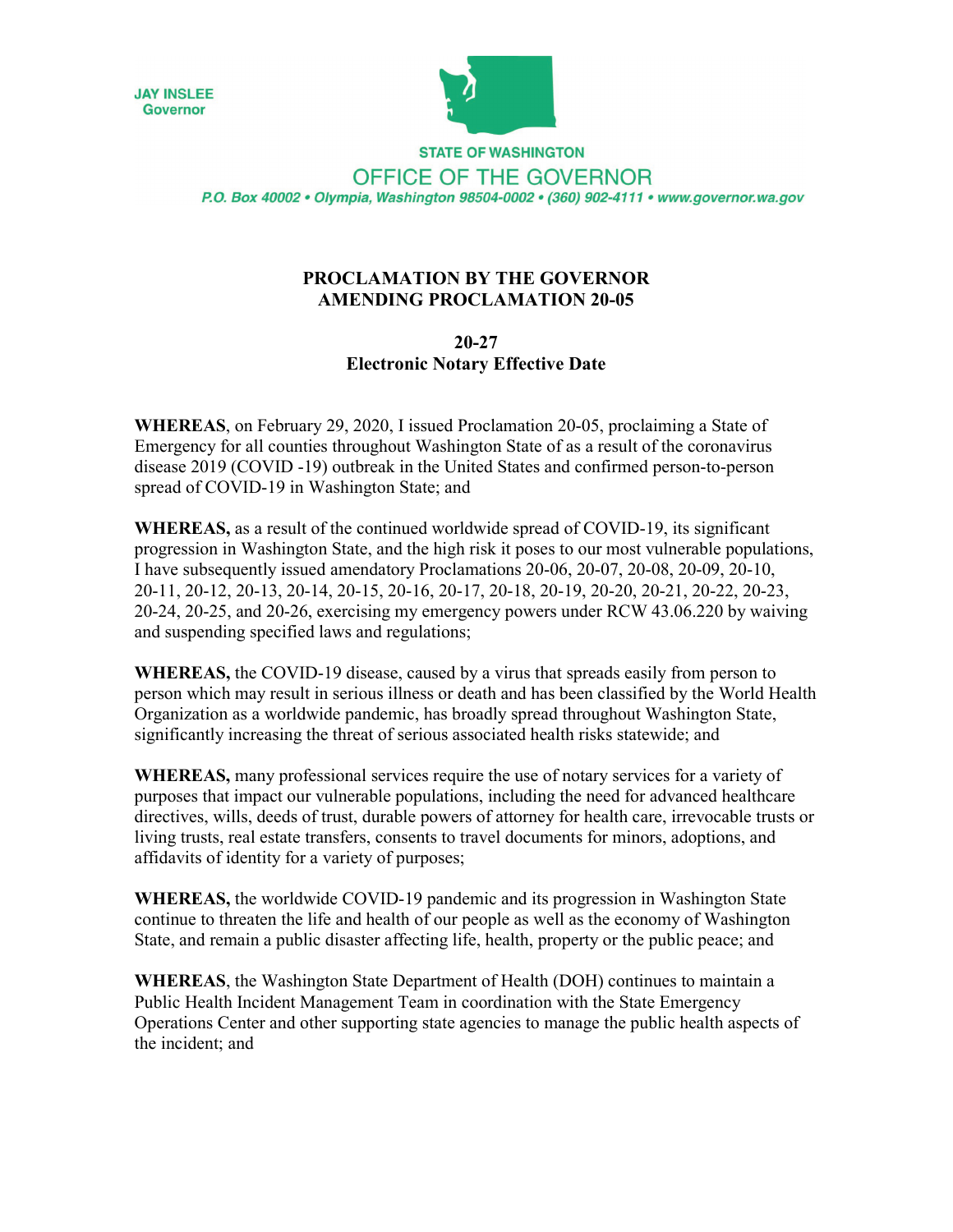**WHEREAS**, the Washington State Military Department Emergency Management Division, through the State Emergency Operations Center, continues coordinating resources across state government to support the Department of Health and local health officials in alleviating the impacts to people, property, and infrastructure, and continues coordinating with the DOH in assessing the impacts and long-term effects of the incident on Washington State and its people.

**NOW, THEREFORE**, I, Jay Inslee, Governor of the state of Washington, as a result of the above-noted situation, and under Chapters 38.08, 38.52 and 43.06 RCW, do hereby proclaim that a State of Emergency continues to exist in all counties of Washington State, that Proclamation 20-05 and all amendments thereto remain in effect, and that Proclamation 20-05 is amended to waive or suspend specified statutes that prevent, hinder or delay necessary action in coping with impacts to taxpayers resulting from the COVID-19 State of Emergency and to prohibit certain activities impacting taxpayers to help preserve and maintain life, health, property or the public peace.

I again direct that the plans and procedures of the Washington State Comprehensive Emergency Management Plan be implemented throughout state government. State agencies and departments are directed to continue utilizing state resources and doing everything reasonably possible to support implementation of the Washington State Comprehensive Emergency Management Plan and to assist affected political subdivisions in an effort to respond to and recover from the COVID-19 pandemic.

I continue to order into active state service the organized militia of Washington State to include the National Guard and the State Guard, or such part thereof as may be necessary in the opinion of The Adjutant General to address the circumstances described above, to perform such duties as directed by competent authority of the Washington State Military Department in addressing the outbreak. Additionally, I continue to direct the DOH, the Washington State Military Department Emergency Management Division, and other agencies to identify and provide appropriate personnel for conducting necessary and ongoing incident related assessments.

**FURTHERMORE,** based on the above situation and under the provisions of RCW  $43.06.220(2)(g)$ , I also find that strict compliance with the following statutory obligations or limitations will prevent, hinder or delay necessary action in providing relief to vulnerable populations and the businesses and professionals that serve them in the provision of estate and end of life planning, travel and adoptions, while applying appropriate social distancing measures, by removing the delayed effective date of and allowing for the new electronic notary services provisions authorized by, Senate Bill (SB) 5641, An Act relating to electronic notarial acts by remotely located individuals, Chapter 154, Laws of 2019, and codified within RCW 42.45, to take effect immediately, which relief is necessary for coping with the COVID-19 State of Emergency under Proclamation 20-05, and that the specific effective date provisions in Section 10 of SB 5641 is hereby waived and suspended, effective March 27, 2020 until midnight on April 26, 2020: